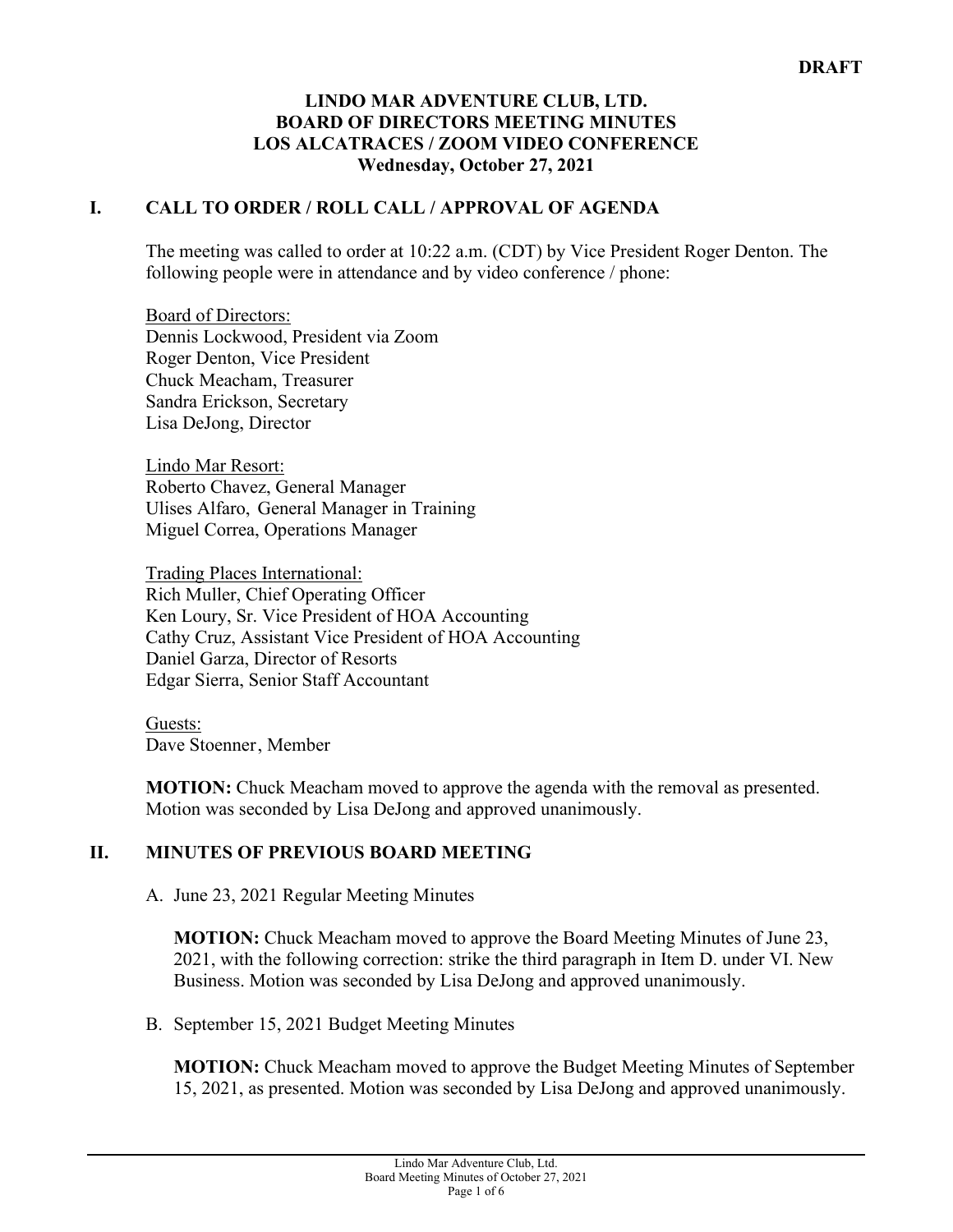# **III. EXECUTIVE SESSION**

A. June 23, 2021 Executive Meeting Minutes

**MOTION:** Lisa DeJong moved to enter Executive Session at 10:32 a.m. (CDT) to approve the previous Executive Meeting Minutes and discuss legal matters. Motion was seconded by Chuck Meacham and approved unanimously.

Regular session reconvened at 11:17 a.m. (CDT).

### **IV. REPORTS**

Roger Denton introduced Rich Muller, Chief Operating Officer of Trading Places International / VRI Americas who provided updates of current practices and changes at Trading Places International (TPI) that have taken place.

Rich Muller greeted the Board and stated that he was thankful to attend in person rather than Zoom and the importance of being there today to announce some of the changes that had taken place over the last year and to be a part of Roberto Chavez's last meeting before retirement.

Rich Muller presented an overview of the company stating that TPI and VRI have merged and are now one company, VRI Americas.

Rich Muller discussed the navigation of COVID-19 over the last year and provided some context of the changes that has occurred. Mr. Muller stated although there were some changes made, behind the scenes the senior team has decades of experience and provides assurance of continuity of service.

Rich Muller presented three of the staff changes and introduced Ken Loury, Sr. Vice President of HOA Accounting, Cathy Cruz, Assistant Vice President of HOA Accounting, and Daniel Garza, Director of Resort Operations.

Roger Denton thanked Mr. Muller for the update and taking the time to attend the meeting today.

#### A. Financial

1. Monthly Financial Review

Ken Loury presented the month end September 30, 2021 financial statements. He reported that the Association was operating with a surplus in the amount of \$81,259 and a favorable variance to the budget in the amount of \$30,475 for the nine-month period.

**MOTION:** Roger Denton moved to approve the month end financial statements as of September 30, 2021 for filing. Motion was seconded by Charles Meacham and approved unanimously.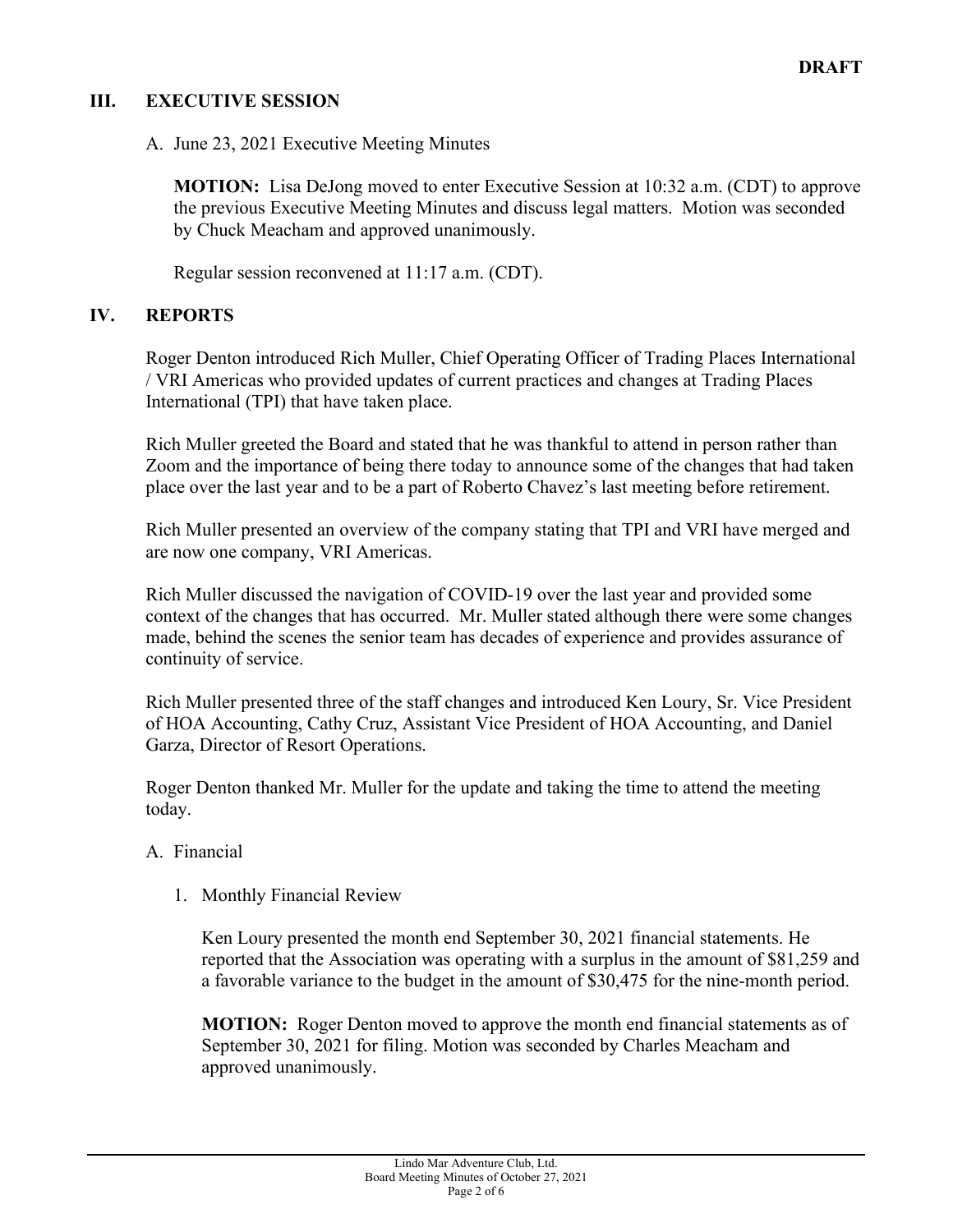2. Delinquencies

The delinquency rate as of September 2021 was 7.77% which was over 1.25% compared to September 2020.

B. Management Report

Roberto Chavez provided various updates in staffing, legal, housekeeping, maintenance, food and beverage, and outstanding projects along with a summary of new projects.

Mr. Chavez stated that the gardening was removed from the terrace adjacent to the updated spa and that the spa was resurfaced with Cantera tile by the on-site maintenance staff. This project was completed to allow for additional tables and umbrellas on the terrace for member usage.

Mr. Chavez stated that the first-floor elevator doors were replaced with stainless steel doors to withstand the salt air.

Mr. Chavez answered questions from the Board on a variety of topics in his written report.

1. Sales Performance

Roberto Chavez reported that year-to-date, Javier Quezada has conducted sales in the amount of \$60,500.

C. Comment Card Review (RCI, II, TPI, TripAdvisor & Yelp)

The were no new comments submitted since the previous Board Meeting. The TripAdvisor and Yelp summaries were reviewed.

1. Occupancy

The Occupancy Report was reviewed and discussed, and no action was taken. The Rental Report was reviewed, and no action was taken.

**MOTION:** Sandra Erickson moved to approve the reports from Management as presented. Motion was seconded by Lisa DeJong and approved unanimously.

#### **V. UNFINISHED BUSINESS**

A. Federal Zone Update

Roberto Chavez reported that there were no updates since the last meeting due to COVID-19.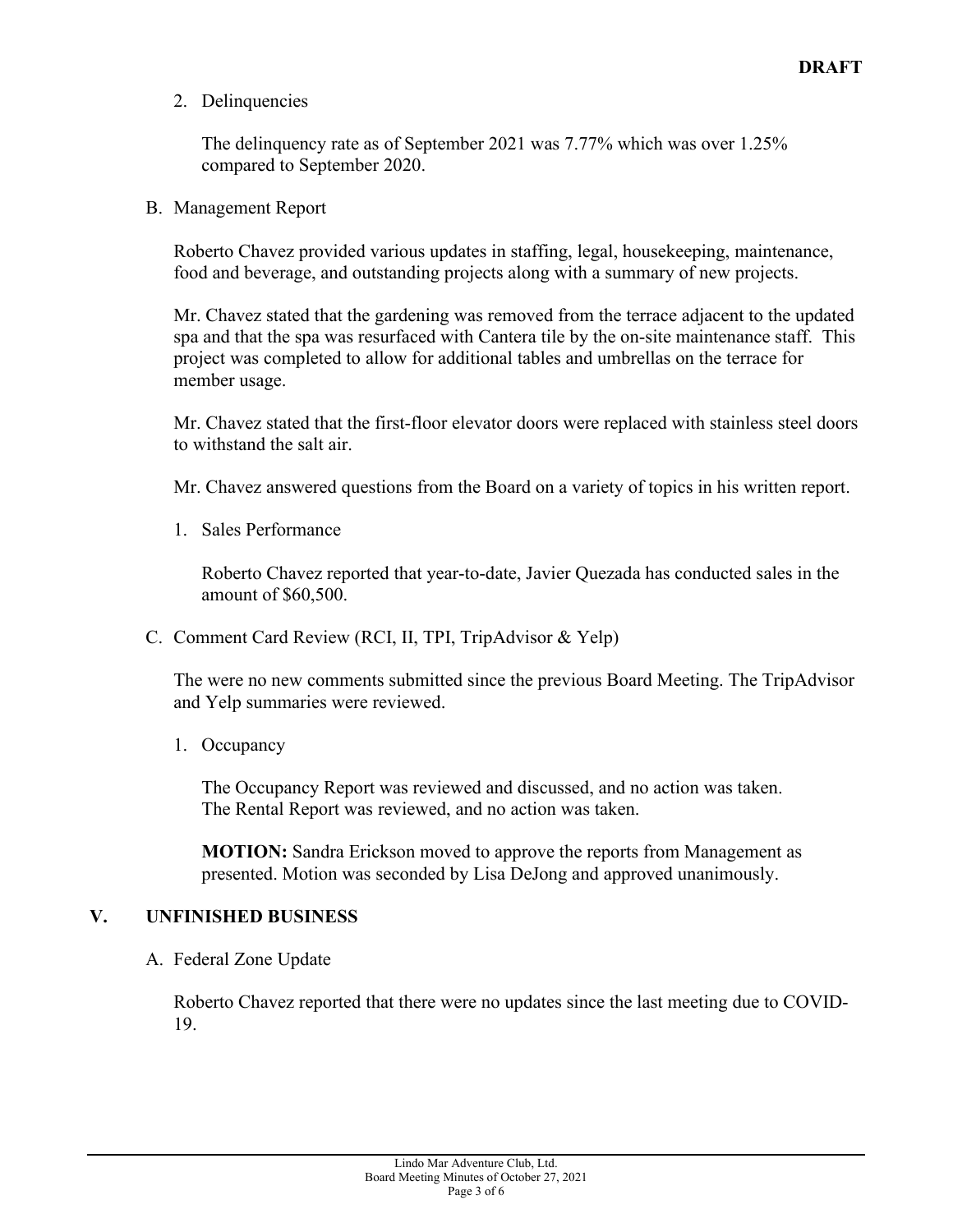B. Refurbishing Project 2021

Vice President Denton provided an update of the second-floor remodel. Mr. Denton stated that he performed a walkthrough of units 304, 204, 203 and 202 and that his assessment was that the level of quality work was the highest grade due to the fact that the contractor focused all his attention on one single floor.

The Board discussed at length the work completed and approved the review conducted by Mr. Roberto Chavez and Mr. Isidro Alvarado of the second-floor units.

The Board recessed for lunch from 12:55 p.m. (CDT) to 1:28 p.m. (CDT).

- C. Restaurant Remodeling Items
	- 1. New Bar Design
	- 2. Roof Tile Replacement
	- 3. Floor Tile Replacement

The above agenda items are part of a wish list of projects to be completed and were deferred to a future meeting.

D. Pool Area Retile

Mr. Denton advised that the project has been approved, and that the coping on the pool and spa will match the new pool area tile.

Mr. Denton requested the plumbing be completed under the pool when the  $1<sup>st</sup>$  floor remodel occurs. The Remodel Committee will advise.

# **VI. NEW BUSINESS**

- A. Contracts and Ratifications
	- 1. GM Replacement

**MOTION:** Chuck Meacham moved to approve the ratification of Mr. Ulises Alfaro as Mr. Roberto Chavez's replacement as General Manager of Lindo Mar Resort. Motion was seconded by Sandra Erickson and approved unanimously.

2. Unit 203 Bathtub

**MOTION:** Chuck Meacham moved to approve the ratification of installing a stall-type shower in the master bathroom and common bathroom in unit 203 of the 2-bedroom deluxe unit. Motion was seconded by Lisa DeJong and approved unanimously.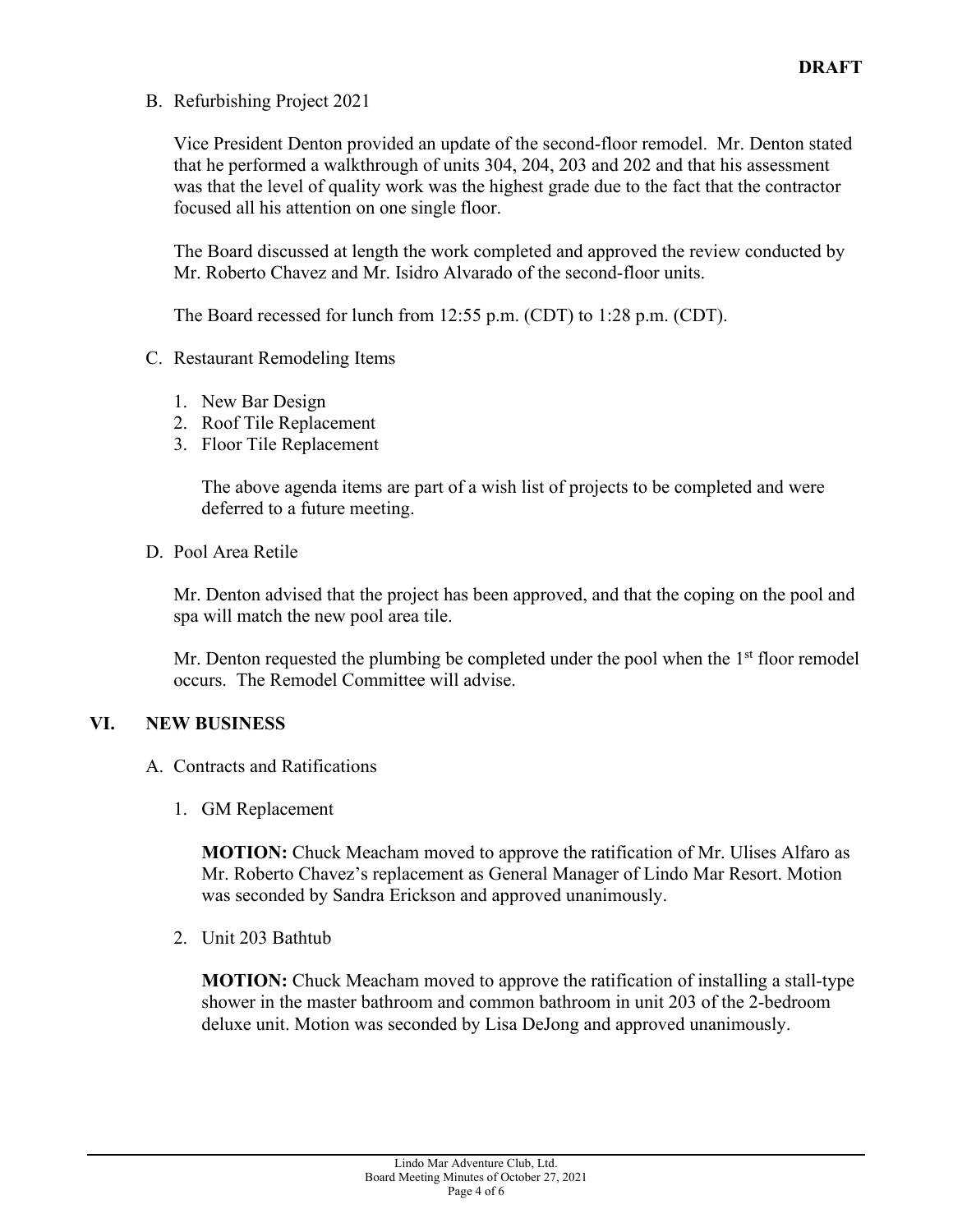B. Refurbishment Project 2022

The Board held a lengthy discussion on the remaining floors that need to be remodeled. Floors one and nine are pending completion.

Mr. Denton discussed the need to have the first-floor unit ADA complaint for accessing the balcony upon exiting the sliding door. Mr. Denton will discuss with the Construction Committee.

Mr. Chavez provided two proposals that were received in 2019 for general reference on the pricing to replace the pool tile, common area, and 104 to be completed during the first-floor remodel.

Mr. Meacham provided an update on the reserves and the availability of funds to continue with remodeling in 2022. Mr. Meacham recommended remodeling floor one in 2022 and releasing the  $9<sup>th</sup>$  floor inventory.

C. HOA Administrative Hold

Mr. Garza discussed the current number of HOA owned intervals and delinquent members. Mr. Garza presented a spreadsheet displaying the mix of HOA intervals and delinquent members as well as the recommended release of inventory into the rental program per unit, week, and season. Mr. Garza stated that the currently approved release of inventory for rentals is six months and suggested the Board consider a nine-month release.

**MOTION:** Chuck Meacham moved to approve the release of four (4) - 1 bedroom HOA and delinquent inventory nine-months in advance. Motion failed to receive a second.

D. Committee Assignments

The Board reviewed and discussed the Committee assignments.

**MOTION:** Chuck Meacham moved to approve the following Committee assignments:

Restaurant – Lockwood, Denton, Erickson Social Media / Communication – Lockwood, Denton, DeJong Remodel / Construction – Lockwood, Denton, Erickson Activities / Concierge – DeJong Finance – Meacham, Erickson, DeJong

Motion was seconded by Sandra Erickson and approved unanimously.

E. Approval of 2022/2023 Meeting Dates

The Board reviewed the proposed 2022 meeting dates as follows:

Board Meeting Wednesday, February 9, 2022, 10:00 a.m. location TBD Board Meeting Wednesday, June 22, 2022, 10:00 a.m. location TBD